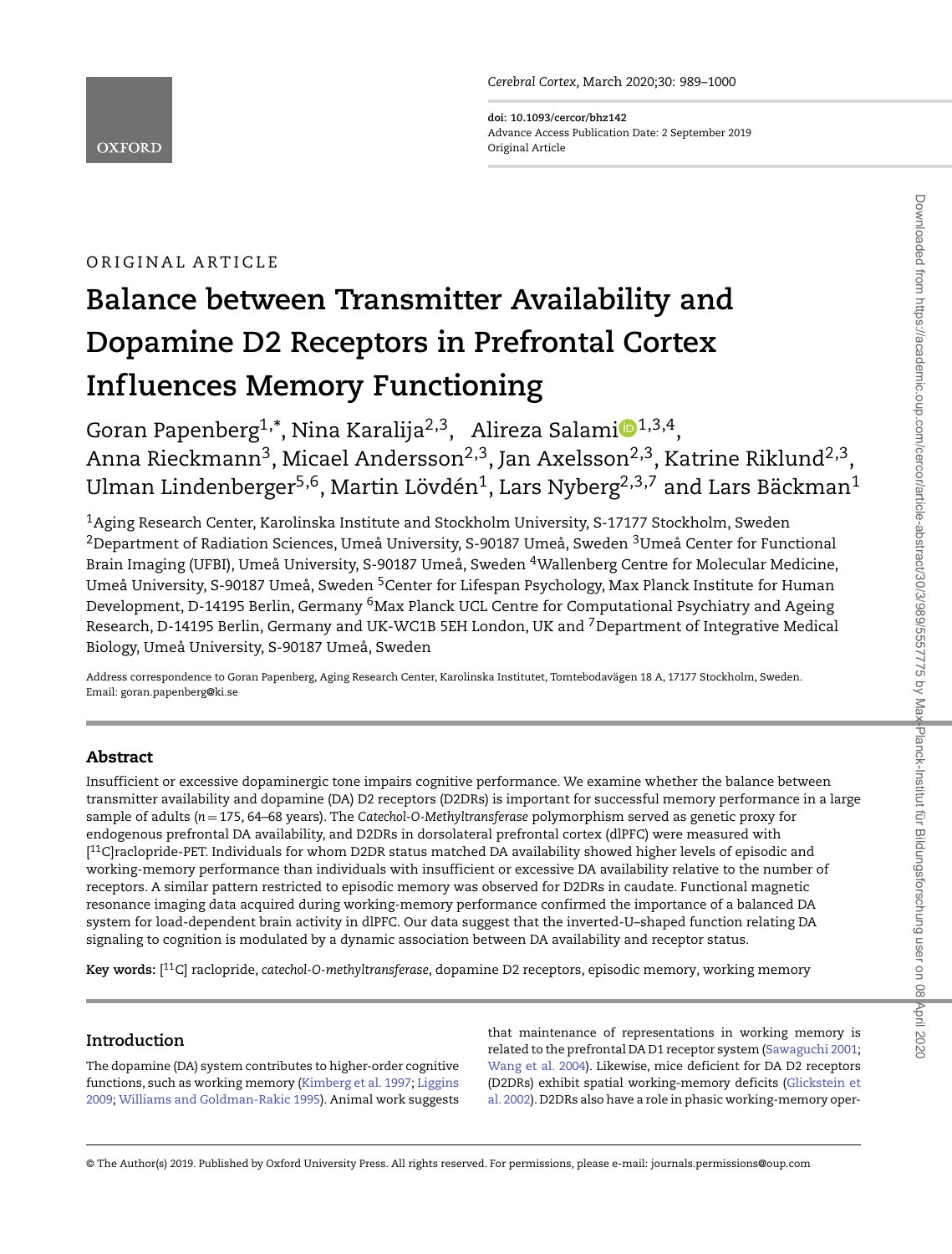ations, relevant for updating the contents of working memory [\(D'Esposito and Postle 2015;](#page-9-1) [O'Reilly 2006;](#page-10-3) [Bäckman et al. 2011\)](#page-9-2). Specifically, blocking D2DRs in prefrontal cortex (PFC) impairs both learning of new stimulus–response associations and cog-nitive flexibility [\(Puig et al. 2014\)](#page-10-4). This is in line with the dual[state theory of prefrontal DA function \(Durstewitz & Seamans,](#page-9-3) 2008), which suggests the existence of two discrete dynamic regimes. The D1 receptor–dominated state is associated with robust online maintenance of information and the D2 receptor– dominated state is beneficial for flexible and fast switching among representational states.

In humans, DA-relevant genes have been found to modulate working-memory performance. For instance, the c*atechol-O-methyltransferase* (*COMT*) *Val158Met* polymorphism gives rise to individual differences in extracellular degradation of DA in PFC. *COMT* Val homozygotes have 3–4-fold higher DA-degrading activity than Met homozygotes [\(Lotta et al. 1995\)](#page-10-5), resulting in less prefrontal DA availability and typically lower working memory [\(Witte and Floel 2012\)](#page-11-2), as well as reduced episodic memory [\(Wimber et al. 2011;](#page-11-3) [de Frias et al. 2004\)](#page-9-4).

However, high endogenous DA levels or D2DR availability are not always beneficial to cognitive functioning. Recently, we showed that a subgroup of individuals with high striatal and extrastriatal D2DRs availability exhibits particularly poor episodic and working memory, whereas there was a positive relationship between D2DRs and memory performance for most individuals [\(Lövdén et al. 2018\)](#page-10-6). Concerning DA signaling and cognitive functioning, there is evidence for an inverted-U–shaped dose–response curve. This model holds that excessively low as well as excessively high DA tone is associated with reduced performance (Cools and D'Esposito [2011\). As an example of detrimental effects from excessive](#page-9-5) DA signaling, administration of a D2DR agonist in nonhuman primates impairs working memory and induces "hallucinatorylike" behaviors [\(Arnsten et al. 1995\)](#page-8-0). Cognitive disturbances via D2DR stimulation could arise from molecular cascades through which levels of noise in prefrontal circuits might increase [\(Gee et al. 2012\)](#page-9-6). An optimal balance would reflect equilibrium between transmitter availability and receptor status. PET studies in healthy adults showed that pre- and postsynaptic DA markers may not necessarily be correlated. Although DA synthesis capacity correlated with D2DR binding, [there was no association with actual DA release \(Berry et](#page-9-7) al. 2018). A negative relationship was also found between endogenous DA synthesis rate and D2DR availability (Ito [et al. 2011\). On this foundation, we hypothesize that the](#page-9-8) balance between DA availability and D2DR status is important for optimal neurotransmission and, consequently, cognitive performance.

Prefrontal D2DR availability was assessed via [<sup>11</sup>C] raclopride binding potential (BP<sub>ND</sub>) determined in positron emission tomography (PET) assessments, and a genetic variation in the *COMT* gene served as a proxy for endogenous prefrontal DA tone (Met/Met *>* Met/Val *>* Val/Val). In the following, we also refer to these genetically inferred differences as differences in DA availability. It is well known that  $[$ <sup>11</sup>C] raclopride BP<sub>ND</sub> is sensitive to endogenous DA levels [\(Laruelle 2000\)](#page-10-7). Importantly, similar mean  $BP_{ND}$  values and dispersions of values around the mean [standard deviation (SD)/mean] were found across allelic groups for the regions of interest in our study. Another PET study demonstrated similar levels of raclopride BP<sub>ND</sub>, density, and ligand affinity among *COMT* groups [\(Hirvonen et al. 2010\)](#page-9-9). These observations, and particularly the existence of similar ranges



<span id="page-1-0"></span>**Figure 1.** Hypothesized modulation of the inverted-U–shaped function relating DA signaling to cognition by DA availability and receptor status.

of inter-individual differences in  $[$ <sup>11</sup>C] raclopride BP<sub>ND</sub> among the allelic groups in our study, indicate that BP estimations are not biased across *COMT* groups (see [Supplementary Table A1\)](#page-11-4). D2DRs are also expressed to a minor extent in the presynaptic neuron, serving as autoreceptors [\(Mottola et al. 2002;](#page-10-8) [Ford 2014\)](#page-9-10). However, given this low expression, our measures of D2DR availability should mainly reflect postsynaptic receptors.

If balance between DA receptors and availability is important, we expected to find better working- and episodic-memory performance among individuals with well-balanced prefrontal DA availability and D2DRs, with higher dopaminergic tone resulting in better performance. Individuals with low endogenous DA levels (Val/Val) and high D2DR status would perform worse, likely ref lecting low DA activity for signal transmission. Similarly, high endogenous DA tone (Met/Met) in combination with low D2DR status should be associated with lower cognitive performance, due to excessive DA relative to the number of receptors [\(Fig. 1\)](#page-1-0). Alternatively, the highest and lowest availability with respect to both D2DR status and transmitter availability may be associated with the worst performance, because these individuals are the most removed from the apex of the inverted-U–shaped function. Such a pattern would speak against the balance hypothesis.

We focus on the dorsolateral PFC (dlPFC) given its importance for working [\(Eriksson et al. 2015\)](#page-9-11) and episodic memory [\(Kapur et al. 1995;](#page-9-12) [Shallice et al. 1994\)](#page-10-9). For comparative purposes, the same analyses were conducted with D2DR availability in caudate, which is also implicated in episodic (e.g., [Nyberg et al. 2016\)](#page-10-10) and working memory (e.g., Bäckman [et al. 2011\). COMT is abundantly expressed in PFC and](#page-9-2) considerably less so in striatum [\(Matsumoto et al. 2003\)](#page-10-11). Thus, we expected relatively weaker effects involving the caudate.

Finally, we use functional magnetic resonance imaging (fMRI) data to investigate whether individuals with balanced and imbalanced DA systems in dlPFC differ in brain activation during a working-memory task. Working memory load potentiates release of endogenous DA [\(Jacobs and D'Esposito 2011\)](#page-9-13). Individuals with excessive DA should benefit the least from load-induced endogenous DA, ref lected in weak blood-oxygenlevel–dependent (BOLD) modulation across load. By contrast, individuals with insufficient DA should benefit more from task-induced DA, given that they have sufficient receptors. Individuals with balanced DA systems, irrespective of level, are expected to be most similar in terms of their BOLD modulation.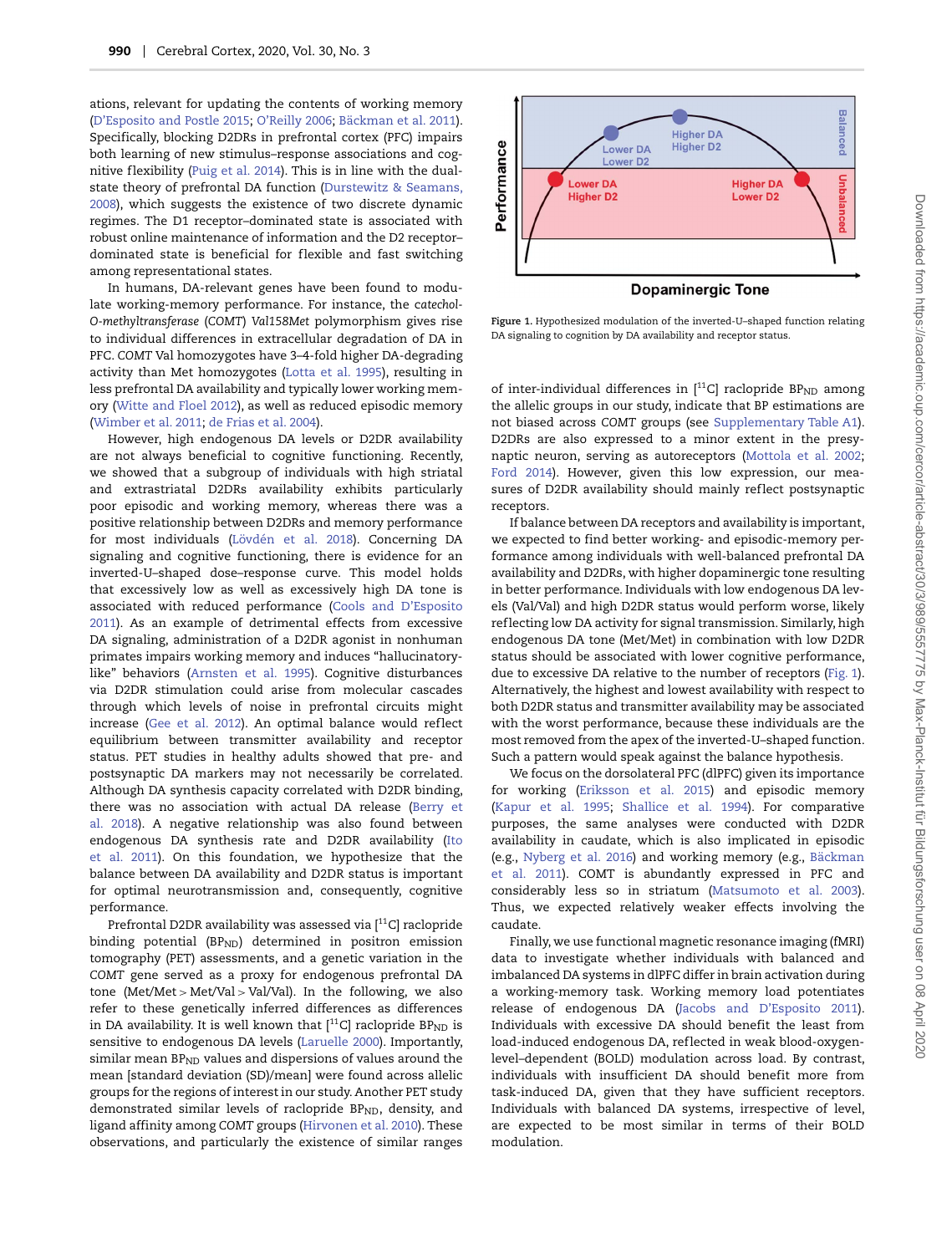# **Materials and Methods**

We have reported the Cognition, Brain, and Aging (COBRA) study design, recruitment procedure, imaging protocols, and details of [the cognitive and lifestyle battery elsewhere \(Nevalainen et al.](#page-10-12) 2015). The COBRA study is a prospective multimodal imaging study of DA, brain structure and function, and cognition, in normal aging. Here, we restrict the presentation to methodological details directly relevant to the present work. The study was approved by the local Ethical and Radiation Safety Committee of Umeå, Sweden, and all participants provided written informed consent prior to testing. Written consent was also acquired for storage of blood samples at the Department of Biobank Research at Norrland's University Hospital.

# **Participants**

The initial sample included 181 healthy older individuals (64– 68 years of age; mean =  $66.2$ ; SD = 1.2; 81 women), who were randomly selected from the population register of Umeå, a city in northern Sweden. Individuals with pathological deviations in brain and cognitive functions or circumstances that could bias task performance or obstruct imaging sessions (e.g., metal implants) were excluded. The resulting sample had lower prevalence of hypertension than nationwide reports (33% in COBRA, ∼50% nationwide) [\(Carlsson et al. 2008\)](#page-9-14), normal or slightly increased body–mass index (*>*30 in 14.4% of the sample), and 17.7% consumed nicotine. PET data were excluded for 4 individuals with imperfect segmentation of MR images and PET-MR image coregistration and for 1 individual with pathological deviations in the brain observed on the MR images. Genetic data were missing for 2 persons.

Thus, the effective sample included 175 individuals for the main analyses. Furthermore, 12 participants were excluded from the fMRI analyses, as their performance indicated failure to comprehend the task instructions [\(Salami et al. 2018\)](#page-10-13).

## **Image Acquisition**

Magnetic resonance (MR) imaging was performed with a 3 Tesla Discovery MR 750 scanner (General Electric), equipped with a 32 channel phased-array head coil. PET was done with a Discovery PET/CT 690 scanner (General Electric).

## *PET Imaging*

All participants underwent a PET scan (Discovery PET/CT 690; GE Healthcare) performed during resting-state conditions following an intravenous bolus injection of 250 MBq [<sup>11</sup>C]raclopride. Preceding the injection, a 5-min low-dose helical CT scan (20 mA, 120 kV, 0.8 s per revolution) was obtained for PETattenuation correction. Following the bolus injection, a 55 min 18-dynamic scan was acquired  $(9 \times 120, 3 \times 180, 3 \times 260,$  $3 \times 300$  s). Attenuation- and decay-corrected PET images (47 slices, 25 cm field of view,  $256 \times 256$ -pixel transaxial images, voxel size 0.977  $\times$  0.977  $\times$  3.27 mm<sup>3</sup>) were reconstructed with the resolution-recovery iterative VUE Point HD-SharpIR algorithm GE Healthcare (6 iterations, 24 subsets, 3.0 mm postfiltering) supplied with the scanner, with a half maximum resolution of 3.2 mm.

# *Structural MR Imaging*

A 3D fast-spoiled echo sequence was used for acquiring anatomical T1-weighted images, collected as 176 slices with a thickness of 1 mm. Time repetition (TR) = 8.2 ms, flip angle =  $12^\circ$ , and field of view  $= 25 \times 25$  cm.

# *fMRI*

BOLD-contrast sensitive scans were acquired using a T2∗ weighted single-shot gradient echoplanar-imaging sequence. Parameters were 37 transaxial slices, 3.4 mm thickness, 0.5 mm spacing, time echo (TE)/TR =  $30/2000$  ms,  $80°$  flip angle,  $25 \times 25$  cm field of view, and a  $96 \times 96$  acquisition matrix. At the start, 10 dummy scans were collected. The functional data were acquired during a numerical *n*-back working-memory task described below.

## **Image Processing**

## *PET Images*

D2DR status was determined by calculating the non-displaceable [<sup>11</sup>C] raclopride binding potential, BP<sub>ND</sub> [\(Logan et al. 1996\)](#page-10-14). In brief, the PET emission scan format was converted from DICOM to NIfTI, corrected for head movements, and then coregistered to the corresponding MR image using the Statistical Parametric Mapping software (SPM8, [https://www.fil.ion.ucl.ac.uk/spm/\)](https://www.fil.ion.ucl.ac.uk/spm/). Regions of interest were delineated with the FreeSurfer 5.3 segmentation software [\(Fischl et al. 2002;](#page-9-15) [Fischl et al. 2004;](#page-9-16) [Han and Fischl 2007\)](#page-9-17). The cerebellar gray matter was used as [a reference region, due to negligible D2DR expression \(Farde](#page-9-18) et al. 1986). Time-activity curves for the reported regions were used to calculate BPND, which equals to distribution volume ratio-1, using the Logan method [\(Logan et al. 1996\)](#page-10-14), with linear regression from 18 to 55 minutes. Median  $BP_{ND}$  data were extracted from Brodmann areas 9 and 46 based on masks from the MRIcron atlas (http://people.cas.sc.edu/rorden/mricron/ index.html) to indicate D2DRs in dlPFC. In addition,  $BP<sub>ND</sub>$ data were extracted for the caudate based on the subcortical parcellations in Freesurfer.

To adjust for mean differences between Brodmann area 9 (Mean = 0.10; SD = 0.04) and 46 (Mean = 18; SD = 0.04; paired *t*test: *t*(174) = 39.3, *P* = 0.000), values were *z*-transformed before averaging, and the sum score was converted to a *t*-score. For consistency, the caudate  $BP_{ND}$  (Mean = 2.26; SD = 0.24) is also presented in *t*-score metric.

Using a low-affinity ligand, such as  $[$ <sup>11</sup>C] raclopride, to assess extrastriatal D2 binding potential deserves some comments, because of the low density of D2 receptors outside striatum. Toward this end, COBRA work has demonstrated that [11C]raclopride-based extrastriatal D2 binding may be meaningfully linked to working and episodic memory (Lövdén et al. 2017; [Salami et al. 2018\)](#page-10-13) and exhibits excellent psychometric properties (Papenberg et al., in preparation). Other research has also shown good test–retest reliability for extrastriatal binding of [ 11C] raclopride to D2DRs [\(Alakurtti et al. 2015\)](#page-8-1). These patterns of data substantiate the feasibility of  $[$ <sup>11</sup>C] raclopride in measuring D2DR binding outside the striatum, despite the sparse number of receptors.

# *fMRI Analyses*

SPM8 was used for preprocessing and data analysis of the fMRI task. Preprocessing of the task fMRI data included slicetiming correction, unwarping and realignment of the timeseries to the first image of each volume, and normalization to a sample-specific template (using DARTEL), followed by affine alignment to Montreal Neurological Institute (MNI) standard space. Data were resampled to 2-mm isotropic voxels and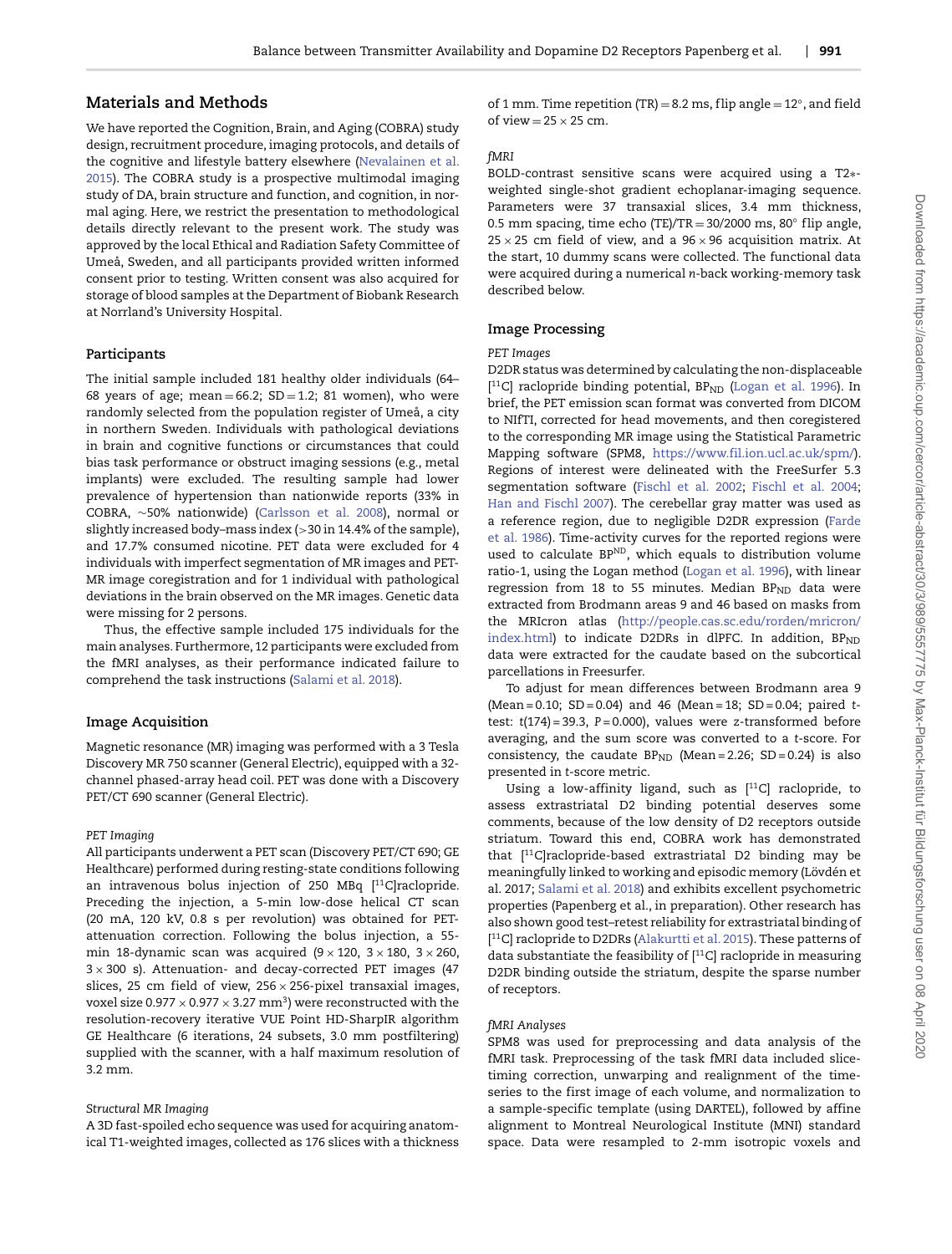spatially smoothed using an 6-mm full width at half maximum (FWHM) Gaussian kernel. First-order task analyses included the experimental conditions (1-back, 2-back, and 3-back) as regressors of interest in a general linear model, convolved with a hemodynamic response function. The six realignment parameters were included as covariates of no interest to account for residual movement artifacts. To obtain measures of brain activity across load in the 3 working memory conditions, fMRI contrast estimates (betas) were extracted from the relevant contrast images for the dlPFC [\(Salami et al. 2018\)](#page-10-13), defined a priori as a key region of the frontal–parietal control network (see [Vincent et al. 2008](#page-10-15) for center MNI coordinates).

#### *Volumetric MRI Processing*

Gray-matter volumes were used as covariates in the analyses reported below. To quantify volumes, T1-weighted images were first segmented into gray matter, white matter, and cerebrospinal fluid, using the unified segmentation approach [\(Ashburner and Friston 2005\)](#page-8-2) in SPM (Wellcome Trust Centre for Neuroimaging,[http://www.fil.ion.ucl.ac.uk/spm/\)](http://www.fil.ion.ucl.ac.uk/spm/), implemented in Matlab 10 (The Mathworks, Inc). The "light clean up" option was used to remove odd voxels from the segments. The graymatter images were further analyzed using DARTEL in SPM. The gray-matter segments were imported into DARTEL space, and a final customized template was created, as were subject-specific flow fields containing the individual spatial-normalization parameters (diffeomorphic nonlinear image registration). These segments were further warped into standard MNI space, by in corporating an affine transformation mapped from the DARTEL template to MNI space. In addition, the normalized gray-matter volumes were modulated by scaling these with Jacobian determinants from the registration step to preserve local-tissue volumes. Volumes were smoothed with an FWHM Gaussian kernel of 8 mm in 3 directions. Masks from the MRIcron atlas were used to extract gray-matter volumes from Brodmann areas 9 and 46. The caudate masks were based on the WFU Pickatlas AAL.

## **Cognitive Measures**

The main cognitive domains examined offline in COBRA are working memory, episodic memory, and perceptual speed (see [Nevalainen et al. 2015](#page-10-12) for a more detailed description). These domains were tested with 3 separate tasks each (a verbal, a numerical, and a figural task). For each task, summary scores were computed across the total number of blocks or trials. A summary score per ability was created by averaging the T-scored measures (M = 50; SD = 10) for each cognitive domain. Here, we restrict our description to the measures of working and episodic memory.

## **Working Memory**

#### *Letter-updating Task*

A sequence of letters (A–D) appeared one-by-one on the computer screen, and participants were instructed to continuously update and remember the three lastly shown letters. Letters were presented during 1 s, with an inter-stimulus interval (ISI) of 0.5 s. Then, at an unknown time point in the sequence, the 3 last letters were to be typed using the keyboard. In case of failure, participants guessed. The test consisted of 16 trials, with 4 trials of 7, 9, 11, or 13 letter sequences presented in random order (max = 16 trials  $\times$  3 responses = 48).

# *Columnized Numerical 3-back Task*

A grid consisting of  $1 \times 3$  boxes was presented on the screen. In each box, one at a time and starting from the left, a number (1– 9) was presented for 1.5 s, with the next number presented after an ISI of 0.5 s. After a number was presented in the rightmost box, the next number appeared in the leftmost box. In each trial, 30 numbers were presented. The task consisted of deciding whether the number appearing in a specific box was the same as the last number displayed in that particular box. A response was required for all three boxes throughout the test, by pressing labeled keys on the keyboard that corresponded to 'yes' (right index finger) or 'no' (left index finger). The first 3 numbers all received a 'no', as no numbers had appeared before that (max 4 trials  $\times$  27 numbers = 108).

## *Spatial-updating Task*

Participants were presented with 3 separate grids  $(3 \times 3)$  squares in each) placed adjacent to each other. Three circular objects, one at a random position in each grid, were presented simultaneously for 4 s, after which they disappeared. Following this, an arrow appeared beneath each grid for 2.5 s (one at a time, from left to right, with an ISI of 0.5 s), pointing in the direction where each circle should be mentally moved. This manipulation was done twice for each grid (i.e., 6 updating operations in total). Following updating, participants were asked to mark the correct object position in each grid, using the computer mouse. In case of uncertainty, participants guessed the position of the object. The test consisted of 10 test trials (max = 30).

#### *In-scanner Numerical n-back Task*

The sum of correct responses was obtained from a numerical *n*back task. In this task, a sequence of single numbers appeared on the screen. Each number was shown for 1.5 s, with an ISI of 0.5 s. During every item presentation, participants reported if the number currently seen on the screen was the same as that shown 1, 2, or 3 digits back. A heading that preceded each subtest indicated the actual condition. Participants responded by pressing one of two adjacent buttons with the index or middle finger to reply 'yes, it is the same number' or 'no, it is not the same number',, respectively. A total of 9 blocks for each condition (1-back, 2-back, and 3-back) were performed in random order, each block consisting of 10 items. The trial sequence was the same for all participants. In calculating the total score, each correct answer was given 1 credit point, except for the first item in each 1-back condition, and for items 1 to 2 and 1 to 3 in each 2- and 3-back condition. Thus, the maximum score for each condition was 81, 72, and 63.

## **Episodic Memory**

## *Word-recall Task*

Participants were presented with 16 Swedish nouns that appeared consecutively on the screen. The words were concrete, easy to spell, and all differed in the first three letters. During study, words were presented for 6 s each, with an ISI of 1 s. After having seen the entire list of 16 items, participants reported the words they could recall by writing them down one-by-one in any order using a keyboard. Two test trials were administered  $(max = 32)$ .

## *Number–word Task*

This task consisted of memorizing pairs of 2-digit numbers and concrete plural nouns (e.g., 46 dogs). During study, 8 number–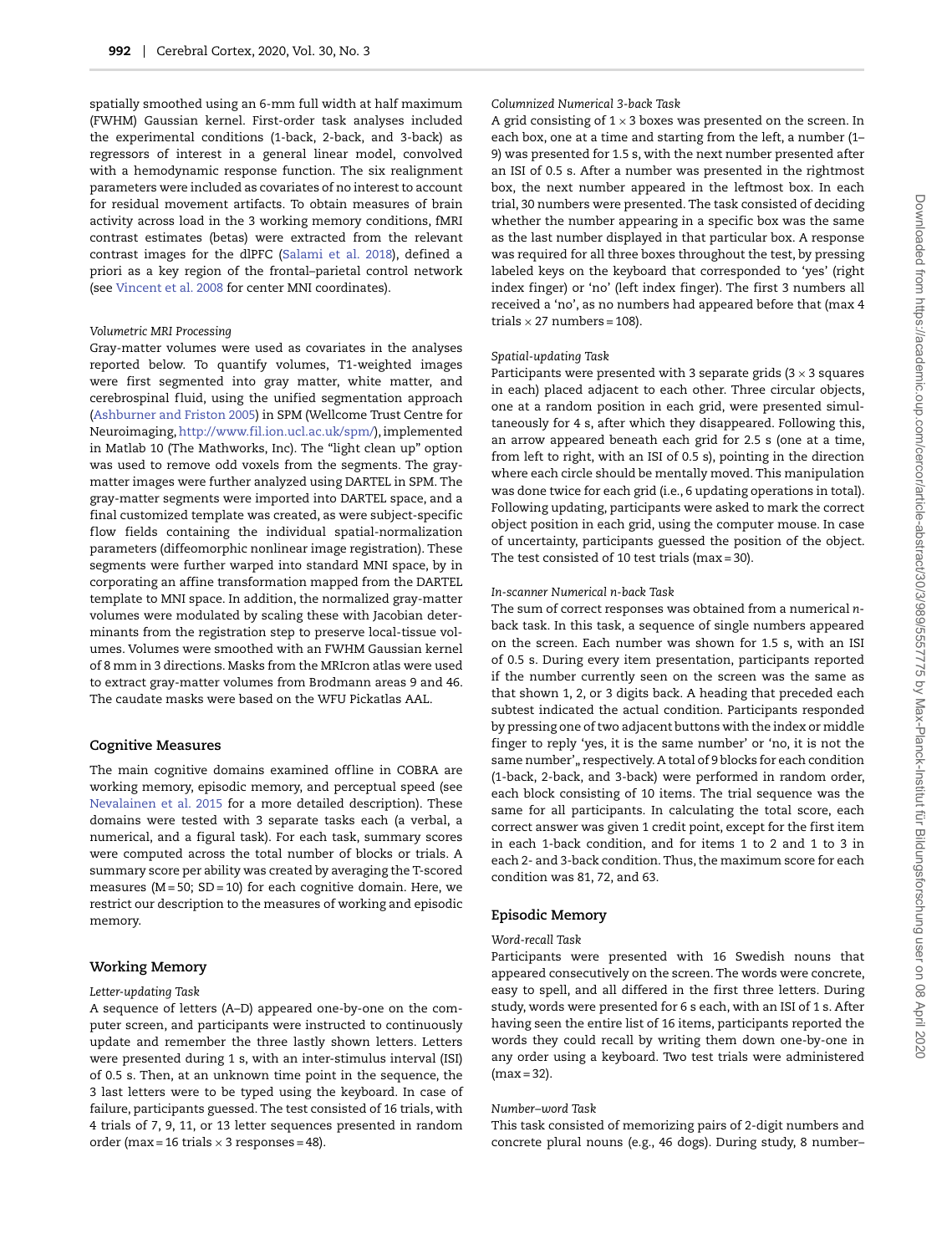word pairs were displayed for 6 s each, with an ISI of 1 s. Following study, participants were requested to report, using the keyboard, the 2-digit number associated with each noun shown on the screen (e.g., How many dogs?). Upon reporting, words were presented one-by-one in a different order than during acquisition. A total of 2 test trials were administered (max = 16).

## *Object-position Task*

Participants were presented with a grid of  $6 \times 6$  squares. A total of 12 objects were shown, one at a time, each at separate locations in the grid. Presentation time of each object-position pair was 8 s, with an ISI of 1 s. At test, all objects were shown adjacent to the grid, and the correct position of each object was reported by moving objects with the computer mouse (in any order) to the correct location in the grid. If failing to recall the position, participants guessed. A total of 2 test trials were performed  $(max = 24)$ .

# **Genotyping**

The *COMT Val158Met* polymorphism (rs4680) was chosen as a [genetic proxy for differences in endogenous DA \(Lotta et al.](#page-10-5) 1995). In conjunction with the PET session, blood samples were collected from all participants and stored at the local biobank. DNA extraction and genotyping services were performed by LGC genomics, using their in-house products. In brief, DNA was extracted from the buffy-coat fraction of blood samples using the Kleargene<sup>TM</sup> XL nucleic acid extraction kits, and genotyping was performed with KASPTM genotyping assays. When conducting the genotyping analysis, the DNA template was mixed with a KASP master mix [containing KASP Taq polymerase, deoxynucleoside triphosphates, buffers, salts, two fluorescently-labeled (FAM and HEX) reporter cassettes], and a single-nucleotide polymorphism-specific KASP Assay mix (containing two allele-specific forward primers and one common reverse primer). The sequence for the forward primers was 5 -GCA TGC ACA CCT TGT CCT TCA C/T-3 (i.e., differing at one base in the 3′-end) and for the reverse primer: 5′-CAT CAC CCA GCG GAT GGT GGA T-3 . Genotyping was carried out with polymerase chain reaction sessions, during which primers bound to their target sequences, reporter cassettes were incorporated in the DNA product, and amplification of the product was achieved. Allelic variants were determined via detection of FAM or HEX fluorescence for homozygotes or both for heterozygotes. DNA amplification failed for one sample.

The distribution of *COMT* alleles was in Hardy–Weinberg equilibrium (Met/Met: *n* = 54; Met/Val: *n* = 85; Val/Val: *n* = 38;  $\chi^2$  < 1,  $p$  > 0.1). In the effective sample, there were 52 Met homozygotes due to missing PET data. Notably, *COMT* genotypes did not differ with respect to BP<sub>ND</sub> in dlPFC, F(1, 174) = 1.49, *P* = 0.228, or caudate, *F*(1, 173) = 1.91, *P* = 0.151. The comparison between Met and Val homozygotes was at trend level for the dlPFC (see [Supplementary Table A1;](#page-11-4) *P* = 0.10; partial eta-squared = 0.030), but not after adjusting for sex (*P* = 0.17; partial eta-squared = 0.022). To address potential concerns, we conducted further control analyses. Specifically, we created dummy variables to code for the effects of COMT, which were partialled out from dlPFC BP<sub>ND</sub> before conducting the main regression analyses reported below. These additional analyses did not result in any change of results.

# **Statistical Analyses**

Behavioral and demographic data were analyzed using SPSS for Windows 15 (SPSS). We conducted linear regression analyses to investigate main and interactive effects between  $BP<sub>ND</sub>$  (dlPFC and caudate) and *COMT* status (Met/Met, Met/Val, and Val/Val) on cognition. Separate regression analyses were conducted for the 2 memory domains. Given that *COMT* may influence cognition [both in a dose–response manner as well as nonlinearly \(Nyberg](#page-10-16) et al. 2014; [Papenberg et al. 2014\)](#page-10-17), with one genotype showing differential performance, we also tested for potential nonlinear effects of COMT as well as the interaction term with BP<sub>ND</sub>.

For illustrative purposes and further analyses, participants were grouped into low and high D2DR availability groups based on a median split of the sample distribution of  $BP_{ND}$  in the region of interest (i.e., mean of left and right Brodmann areas 9 and 46 for dlPFC and caudate). This resulted in the following distribution of *COMT* across groups: low dlPFC-D2DR BP<sub>ND</sub> (Met/Met = 30; Met/Val = 44; Val/Val = 13) and high dlPFC-D2DR BPND (Met/Met = 22; Met/Val = 41; Val/Val = 25). The corresponding distributions for the groups based on caudate  $BP<sub>ND</sub>$  were: low D2DR  $BP<sub>ND</sub>$  (Met/Met = 24; Met/Val = 39; Val/Val = 24) and high D2DR BP<sub>ND</sub> (Met/Met=27; Met/Val=46; Val/Val=14). Reported mean differences stem from a repeated-measures multivariate analysis of covariance (MANCOVA), with D2DR group (low and high) and *COMT* status (Met/Met, Met/Val, and Val/Val) as between-subject factors and cognitive performance (working memory and episodic memory) as the outcome.

Given the well-established female superiority in episodic memory [\(Herlitz et al. 1997\)](#page-9-19) and the impact of education on memory [\(Nyberg et al. 2012\)](#page-10-18), sex and education were included as covariates in all analyses. For the analyses involving caudate BPND, we controlled for variation in the DA transporter (*DAT*) gene [\(Li et al. 2013\)](#page-10-19), because DAT is involved in DA degradation in striatum [\(Bäckman et al. 2006\)](#page-9-20). Moreover, all analyses were adjusted for the D2DR C957T polymorphism, as it may inflate  $[$ <sup>11</sup>C] raclopride BP<sub>ND</sub> [in individuals with high affinity \(Karalija](#page-9-21) et al. 2019)

With respect to BOLD activations, a paired *t*-test indicated no differences between 1-back and 3-back in the right hemisphere *t*(164) = 0.78, *P* = 0.434, in line with data showing that the left [hemisphere is most sensitive to WM demands \(Nyberg et al.](#page-10-16) 2014). Moreover, there were no differences between 2-back and 3-back in the left hemisphere, *t*(164) = 0.58, *P* = 0.564. Therefore, the analyses focused on the left hemisphere and the contrast between 1-back and 3-back to maximize the power to detect differences. We conducted a repeated-measures MANCOVA, with D2DR group (low and high) and *COMT* status (Met/Met, Met/Val, and Val/Val) as between-subject factors and BOLD activity (1 back and 3-back) as the outcome. In addition to sex and education, gray-matter volume in dlPFC was included as covariate.

The Outlier Labeling Rule was used to track univariate outliers; the following formulas were computed to calculate the upper and lower limits, respectively, for outliers:  $Q3 + [2.2 *$ (Q3−Q1)] and Q1−[2.2 ∗ (Q3−Q1)], where Q1 is the lower quartile (25th percentile of the data) and Q3 is the upper quartile (75th percentile). The number 2.2 is the value of the tuning parameter *g*, which was set to 2.2 following recommendations (Hoaglin and [Iglewicz 1987\). Multivariate outliers within and across groups](#page-9-22) were determined using Mahalanobi's distance, with the recommended  $P < 0.001$  threshold for the  $\chi^2$  value (Tabachnick and [Fidell 2006\). For all analyses, the alpha level was set to](#page-10-20) *P <* 0.05. Effect sizes are indicated by partial eta squared.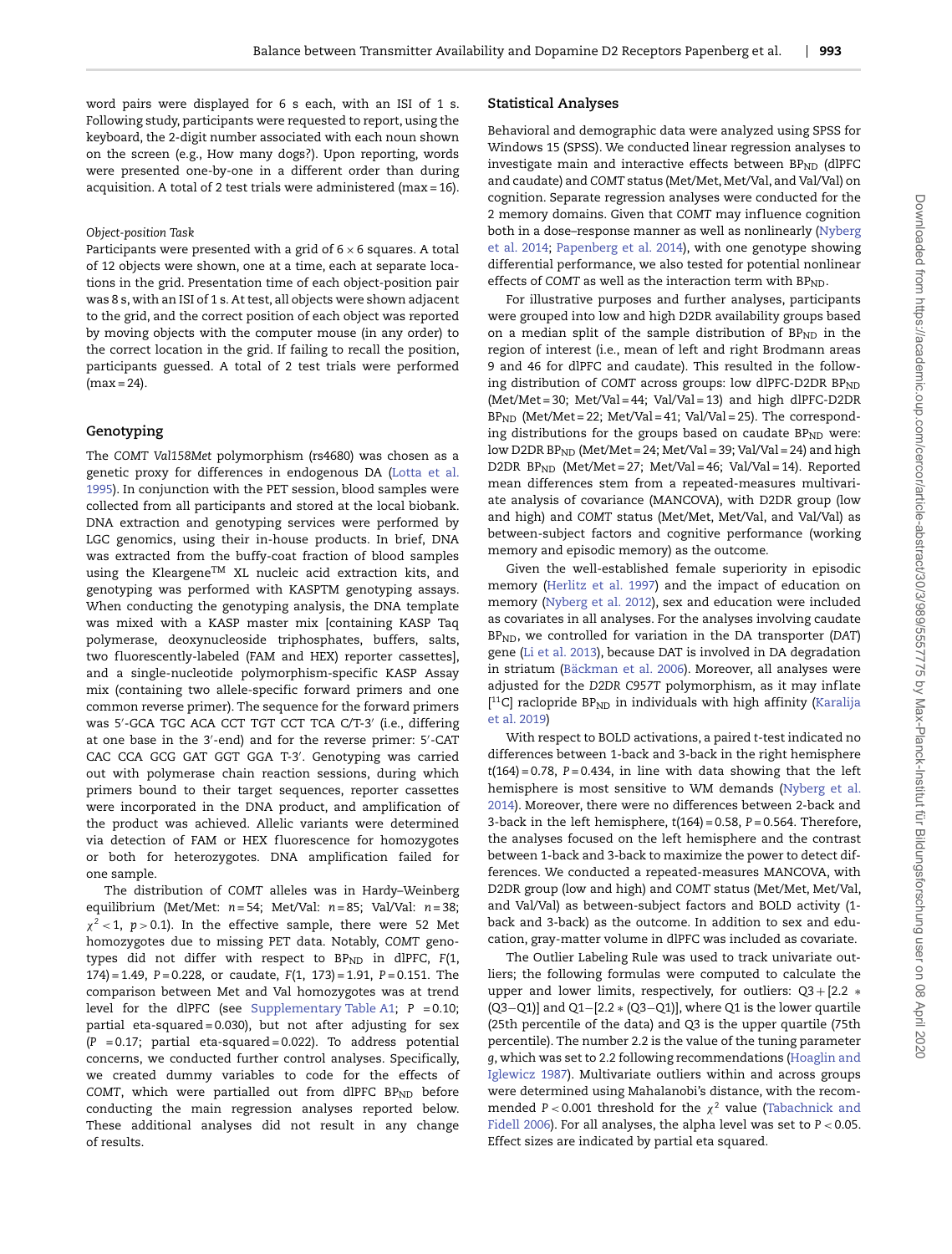

<span id="page-5-0"></span>Figure 2. Working memory (A, C) and episodic memory (B, D) performance as a function of COMT genotype (Met/Met, Met/Val, and Val/Val) and D2DR BP<sub>ND</sub> (low and high) in dlPFC. BP<sub>ND</sub> is shown in *t*-score metric and ranges from 25.8 to 80.2. Errors bars represent 1 standard error around the means.

## **Results**

## Interactive Effects between D2DR BP<sub>ND</sub> and COMT **Status on Cognitive Performance**

BP<sub>ND</sub> in dlPFC was not directly related to memory performance (working memory: *β* = −.059, *t*(167) = −.804, *P* = 0.423; episodic memory: *β* = 0.086,*t*(168) = 1.179, *P* = 0.240) and neither was *COMT* (working memory: *β* = 0.026, *t*(167) = 0.357, *P* = 0.722; episodic memory: *β* = 0.049, *t*(168) = 0.680, *P* = 0.497). The regression analyses revealed a significant linear interaction between BP<sub>ND</sub> in dlPFC and *COMT* in predicting working ( $\beta$  = −0.524, *t*(166) = −2.594, *P* = 0.010; [Fig. 2](#page-5-0)*A*) and episodic (*β* = −0.488, *t*(167) = −2.426, *P* = 0.016; [Fig. 2](#page-5-0)*B*) memory. There were no interactive effects between BP<sub>ND</sub> in caudate and COMT on memory performance. However, the nonlinear interaction between caudate BP<sub>ND</sub> and COMT was significant for episodic memory (*β* = −2.096, *t*(163) = −2.577, *P* = 0.011; [Fig. 3](#page-6-0)*B*) but not for working memory (*P >* 0.158; [Fig. 3](#page-6-0)*A*).

Notably, adjusting the analyses for gray-matter volume in dlPFC or caudate, the pattern of results remained, suggesting that partial-volume effects were negligible (correlation between BP<sub>ND</sub> and volume:  $r_{\text{dIPFC}} = 0.055$ ,  $P = 0.467$  and  $r_{\text{caudate}} = 0.047$ , *P* = 0.534). The interaction between *COMT* and *BP<sub>ND</sub>* in dlPFC were as follows: working memory (*β* = −0.442, *t*(164) = −2.188, *P* = 0.030) and episodic memory (*β* = −0.417, *t*(165) = −2.062, *P* = 0.041). The nonlinear interaction between *COMT* and BP in caudate remained significant as well (*β* = −2.045, *t*(161) = −2.500, *P* = 0.013). To rule out that *COMT* may have influenced *BP<sub>ND</sub>* dlPFC and consequently the pattern of results, we repeated the above analyses with BP<sub>ND</sub> in dlPFC, after adjusting for COMT (coded as two dummy variables). The interaction between *COMT* and  $BP<sub>ND</sub>$  in dlPFC remained almost identical for both memory functions: working memory  $(\beta = -0.520, t(166) = -2.588, P = 0.011)$ and episodic memory (*β* = −0.461, *t*(167) = −2.299, *P* = 0.023).

[Figure 2](#page-5-0) also depicts performance in working memory [\(Fig. 2](#page-5-0)*C*) and episodic memory [\(Fig. 2](#page-5-0)*D*) as a function of dlPFC-D2DR BP<sub>ND</sub> group (lower and higher) and *COMT* genotype. Follow-up comparisons indicated that Met homozygotes with low D2DR BP<sub>ND</sub> in dlPFC performed worse than Met homozygotes with high D2DR BP<sub>ND</sub> with respect to both working (*t*(51) = 1.98, *P* = 0.050, partial eta squared *=* 0.023) and episodic (*t*(51) = 2.55, *P* = 0.012, partial eta squared *=* 0.038) memory. By contrast, Val homozygotes in the low D2DR group had better working, *t*(36) = 2.46, *P* = 0.015, partial eta squared *=* 0.036, and episodic memory, *t*(36) = 2.58, *P* = 0.011, partial eta squared *=* 0.039, than those in the high D2DR group. Heterozygotes did not differ from each other in the low and high D2DR groups (episodic memory: *P* = 0.100; working memory:  $P = 0.970$ .

With respect to the D2DR groups based on caudate  $BP<sub>ND</sub>$ [\(Fig. 3](#page-6-0)*C* and *D*), Val homozygotes in the high caudate-D2DR group performed worse than Val homozygotes in the low caudate-D2DR group for episodic memory (*t*(36) = 2.16, *P* = 0.032, partial eta squared *=* 0.028). Similarly, heterozygotes in the high caudate-D2DR group showed better performance than heterozygotes with low D2 BP<sub>ND</sub> t(82) = 3.99, P = 0.000, partial eta squared *=* 0.090). There were no differences between Met homozygotes in the two groups (*P* = 0.283).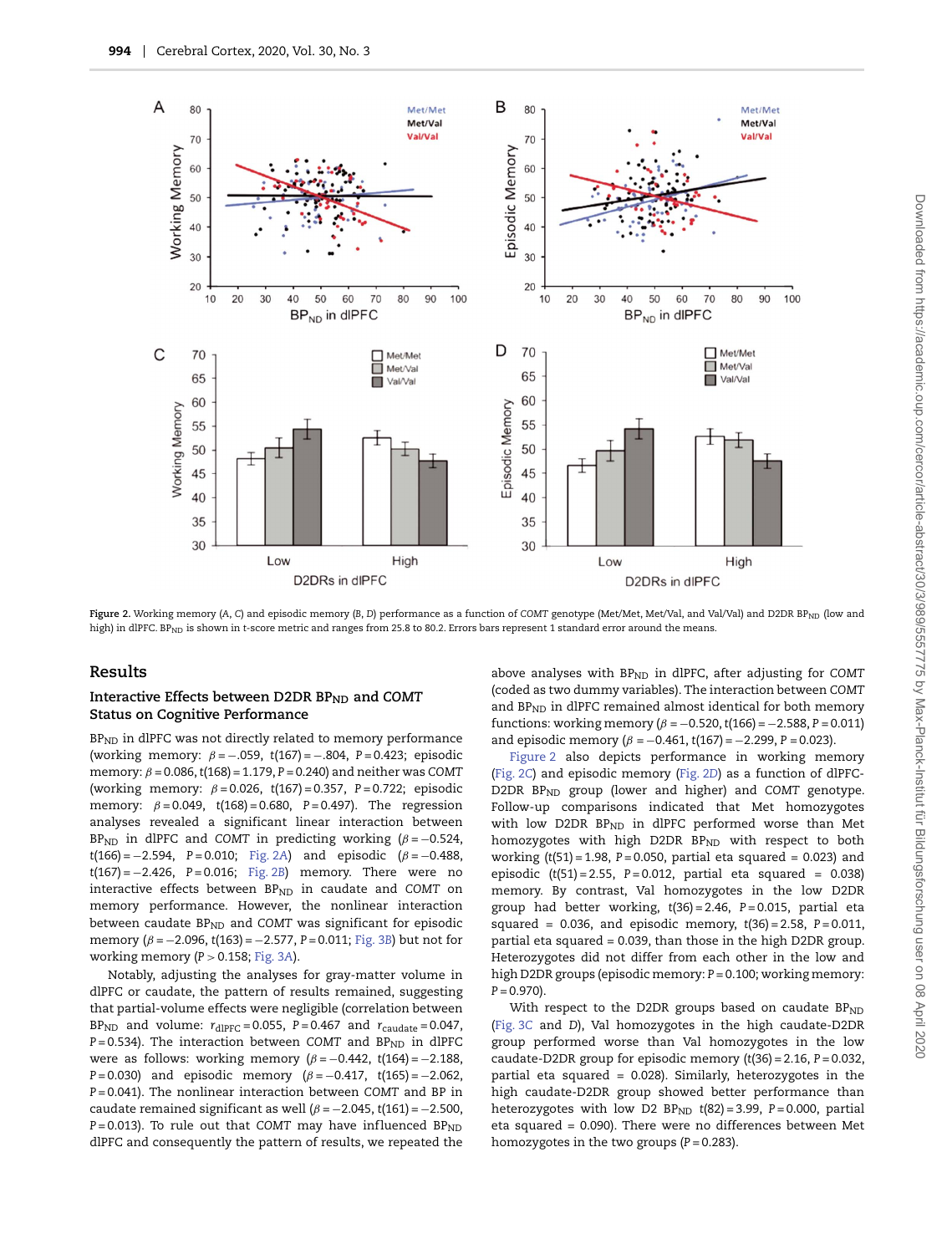

<span id="page-6-0"></span>Figure 3. Working memory (A, C) and episodic memory (B, D) performance as a function of COMT genotype (Met/Met, Met/Val, and Val/Val) and D2DR BP<sub>ND</sub> (low and high) in caudate. BP<sub>ND</sub> is shown in *t*-score metric and ranges from 17.2 to 74.9. Errors bars represent 1 standard error around the means.

# **BOLD Modulation Differences in dlPFC between Groups with Varying Balance between Availability of DA and D2DR**

BOLD modulation (3-back vs. 1-back) was related to offline working-memory performance (*r* = 0.284, *P* = 0.000; cf. Salami [et al. 2018\). The analyses involving all 6 groups did not yield any](#page-10-13) significant effects. To increase power, we focused on the groups with the largest discrepancies between transmitter availability and receptor binding. [Figure 4](#page-7-0)*A* depicts BOLD activations and *3B* BOLD modulation (3 vs. 1) for the 4 groups in question. The analyses showed a significant triple interaction among dlPFC-D2DR group, *COMT* status, and condition (1-back and 3 back), *F*(1,75) = 4.07, *P* = 0.047, partial eta-squared = 0.051. Followup comparisons revealed no differences between conditions for Met homozygotes in the low D2DR group, indicating no significant BOLD modulation, *t*(25) = 0.77, *P* = 0.442. By contrast, Val homozygotes with low D2DRs in dlPFC show significant BOLD modulation, *t*(11) = 2.33, *P* = 0.023, which was similar in Met,*t*(18) = 2.83, *P* = 0.006, and Val homozygotes with high D2DRs, *t*(24) = 2.43, *P* = 0.018.

Moreover, there were no behavioral differences in the scanner task based on a sum score across conditions (dlPFC-D2DR group × *COMT*: *P >* 0.2), and there were no differences between 2-back and 3-back in any of the groups (*P*s *>* 0.2).

# **Discussion**

The main goal of this study was to examine whether the balance between DA transmitter availability and receptor status in PFC influences cognitive performance. We show that genetic predispositions for endogenous DA (*COMT*) interact with D2DR availability, such that the balance between DA availability and receptor status is associated with relatively better working and episodic memory and thus contributes to inter-individual differences in cognition. Our findings are in line with the role of [prefrontal dopaminergic modulation in both working \(Kimberg](#page-10-0) et al. 1997; [Liggins 2009;](#page-10-1) [Williams and Goldman-Rakic 1995;](#page-11-0) [Rieckmann](#page-11-3)[et](#page-11-3)[al.](#page-11-3)[2011\) and episodic memory \(Wimber et al.](#page-11-3) 2011; [de Frias et al. 2004\)](#page-9-4). Specifically, the prefrontal DA system has a role in maintenance and updating of working memory representations [\(D'Esposito and Postle 2015\)](#page-9-1). With respect to episodic memory, higher prefrontal DA availability has been linked to better suppression of irrelevant long-term memories [\(Wimber et al. 2011\)](#page-11-3).

Previously, we have reported that D2DRs in caudate are associated with episodic memory [\(Nyberg et al. 2016\)](#page-10-10), in line with [their role in supporting hippocampus-based functioning \(Brown](#page-9-23) et al. 2012; [Müller et al. 2018\)](#page-10-22). Moreover, high striatal and extrastriatal D2DR availability was associated with high cognitive performance, but there was a smaller group of individuals for which high D2DR availability, particularly in striatum, was associated [with poor performance, especially for working memory \(Lövdén](#page-10-6) et al. 2018). In the present analysis, only the association between caudate and episodic memory, but not working memory, was modulated by *COMT*, showing a similar pattern as in the dlPFC, indicating a nonlinear relationship between *COMT* status and D2 availability. Although it is generally thought that the *COMT* alleles have codominant effects, previous studies have not always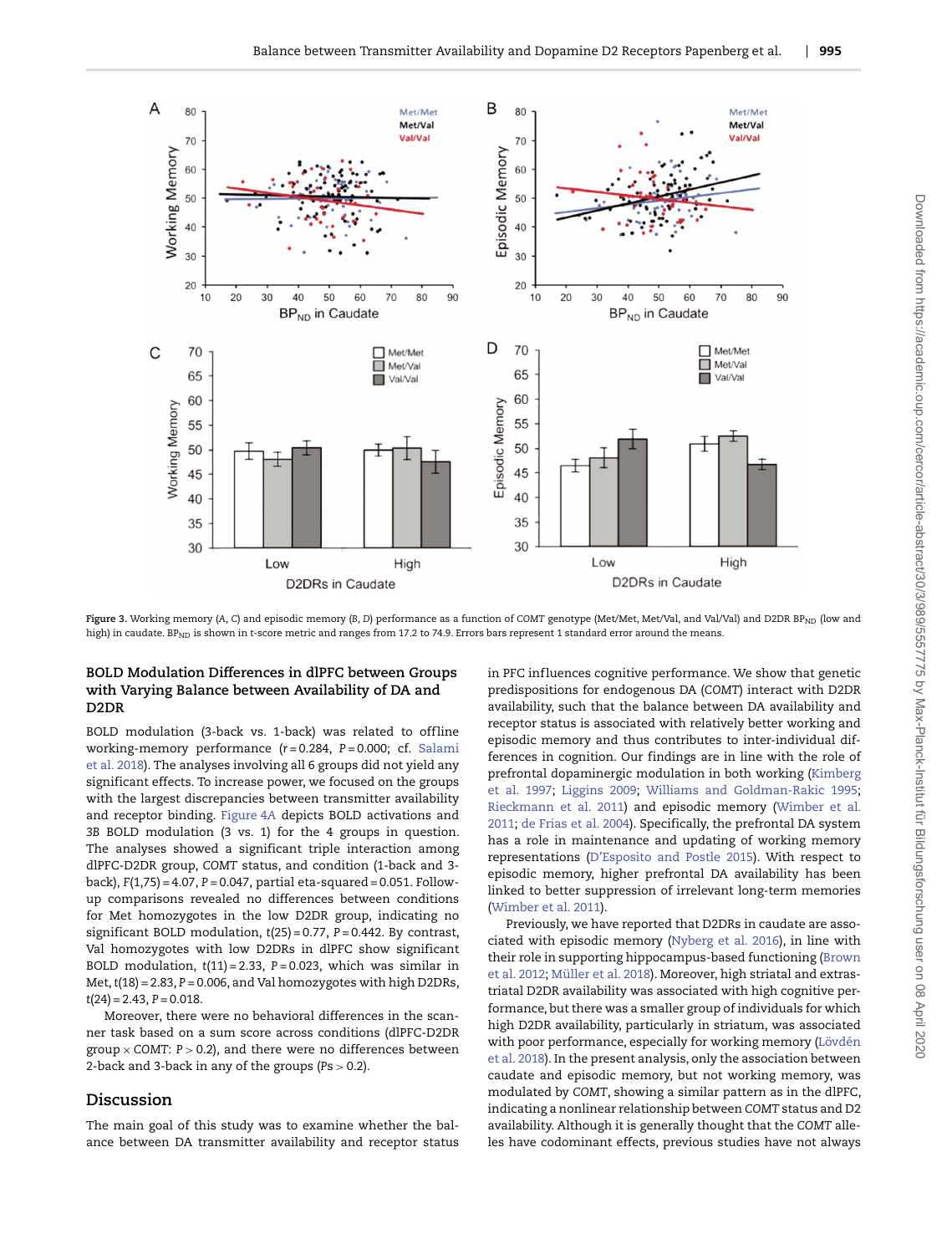

<span id="page-7-0"></span>**Figure 4.** (*A*) BOLD responses during the 3 *n*-back conditions and (*B*) BOLD modulation (3-back minus 1-back) in left dlPFC for the groups with the largest balance and imbalance between DA availability and receptor status in dlPFC. Errors bars represent 1 standard error around the means.

found dose–reponse relationships [\(Witte and Floel 2012\)](#page-11-2), which we observed in dlPFC only. Thus, the nonlinear genetic effects in combination with caudate D2DR availability may be due to the fact that COMT is less involved in striatal DA metabolism [\(Yavich et al. 2007\)](#page-11-5), resulting in weaker genotype differences. The COMT enzyme is crucial for regulating frontal DA transmission and accounts for over 60% of total DA turnover, as compared with only 15% in striatum [\(Karoum et al. 1994\)](#page-9-24). The low *COMT* expression and our previous findings of a particularly strong negative relationship between working memory and D2DRs in a subgroup of participants may underlie the non-significant interactive effects between *COMT* and D2DR availability in caudate for working memory. Importantly, the observation of a similar pattern of results in the striatum support the validity of extrastriatal D2DR availability assessment with [<sup>11</sup>C] raclopride, which has been controversial due to the low D2DR availability in the neocortex.

Our findings are in line with the inverted-U–shaped function depicting the relationship between DA activity and cognitive performance, with too low and too high dopaminergic tone being associated with lower cognitive functioning. This pattern has mostly been observed in PFC but has also been reported in striatum [\(Cools and D'Esposito 2011;](#page-9-5) [Gjedde et al. 2010;](#page-9-25) [Takahashi et al. 2008\)](#page-10-23) Accordingly, optimal DA signaling results in maximal function and insufficient or excessive levels lead to dysfunction [\(Lövdén et al. 2018;](#page-10-6) [Jacobs and D'Esposito 2011\)](#page-9-13). That said, our data suggest a modification of the inverted-U account, stressing the dynamic interplay between endogenous DA availability and receptor status. Based on the inverted-U function, one could have predicted that individuals who are low or high with respect to both endogenous DA availability and D2DR status would be most removed from the apex of the curve and perform worst. On the contrary, we found that Val homozygotes (i.e., low endogenous DA) and high D2DR availability and Met homozygotes (with high endogenous DA) in combination with low D2DR availability performed poorly, presumably due to insufficient and excessive DA transmitter availability, respectively, relative to the number of receptors.

Functional imaging data provide further support for this line of reasoning. During an *n*-back task, Met homozygotes with low D2DR availability were not able to upregulate their BOLD activity in dlPFC during a more demanding condition (3-back vs. 1-back). This is consistent with our previous results that a subgroup that showed no load-dependent BOLD modulation had lower performance and frontal D2DRs availability [\(Salami et al. 2018\)](#page-10-13). By contrast, Val homozygotes with low D2DR showed significant BOLD modulation in the present data, underscoring that the balance between endogenous DA and receptors is crucial for optimal cognitive functioning. The latter group did not differ from the balanced Met homozygotes (i.e., high D2DR status) or from Val homozygotes with high D2DR levels, who also benefited from tasked-induced DA, presumably due to high D2DR availability. The lack of differences in BOLD modulation among the latter 3 groups may also be due to the small sample size in the different groups. Older age, *COMT* Val, as well as other genetic risk profiles have been associated with larger upregulation of BOLD activity [during easier tasks as compared with more difficult tasks \(Krug](#page-10-24) et al. 2018; [Nyberg et al. 2014\)](#page-10-16). For instance, younger adults and Met carriers showed maximal dlPFC BOLD response during manipulation of working-memory content, whereas older adults and Val carriers displayed elevated dlPFC responses during a less demanding maintenance condition, suggesting an inefficient BOLD signal [\(Nyberg et al. 2014\)](#page-10-16). Thus, it is conceivable that Val homozygotes with high DRDRs may also show a stronger BOLD response during 2-back than 3-back with larger sample sizes in each group [\(Nyberg et al. 2014\)](#page-10-16). That said, a recent metaanalysis did not find a systematic inf luence of *COMT* on brain [activation during working-memory tasks \(Nickl-Jockschat et al.](#page-10-25) 2015). This is also related to behavioral data on the relationship between *COMT* and cognitive performance. Although the majority of studies have linked the Met allele to better performance in working and episodic memory [\(Witte and Floel 2012\)](#page-11-2), there [is research that has failed to find a genotype effect \(Laukka](#page-10-26) et al. 2013; [Wardle et al. 2013\)](#page-11-6) or even reported the opposite pattern [\(Wang et al. 2013\)](#page-11-7). Apart from the genotype effect, PET studies investigating DA-cognition links have not always been able to reveal significant associations (see [Juarez et al., 2018](#page-9-26) for discussion). These mixed findings may partly reflect the fact that the balance between DA receptors and transmitter availability was not taken into account.

Overall, the observed pattern of results is in line with DA's role in the modulation of the signal-to-noise ratio of information processing in the brain [\(Winterer and Weinberger 2004;](#page-11-8) Li et al. [2001\). Specifically, our data suggest that in individuals with high](#page-10-27) D2DR binding, increasing levels of endogenous DA are beneficial and result in better performance. Evidence for beneficial effects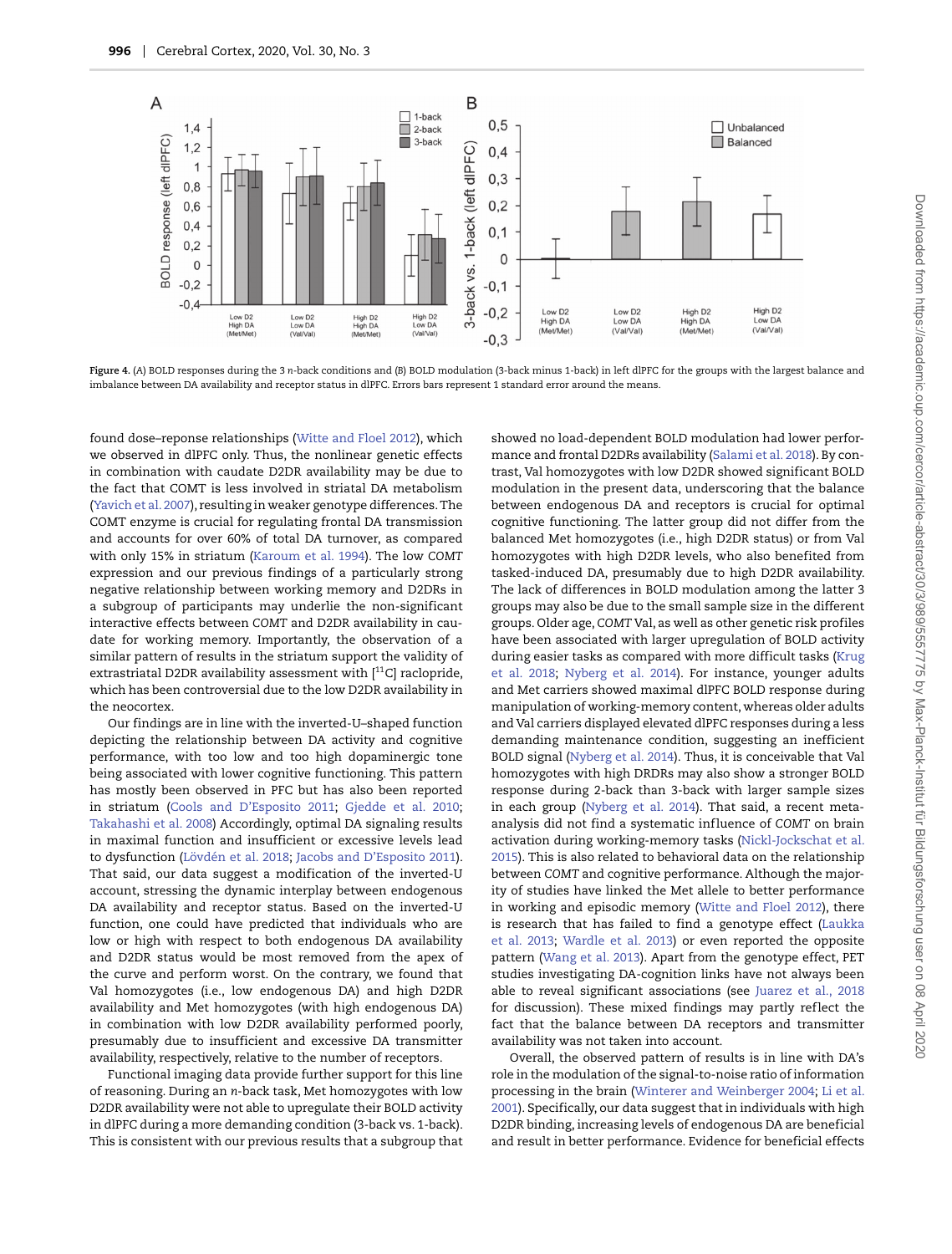of DA have been documented in different lines of research. In vivo, DA release amplifies signal information and reduces spontaneous firing, leading to an increase in signal-to-noise ratio for neurons responding to stimuli [\(Vander Weele et al. 2018\)](#page-10-28). In vitro, it has been shown that DA facilitates synaptic plasticity, such as long-term potentiation, and this effect follows an inverted-U–shaped concentration curve [\(Kolomiets et al., 2009\)](#page-9-27). While increasing levels of DA result in a stronger excitatory postsynaptic potential, excessive DA again decreases the signal. In healthy humans, experimental depletion of DA resulted in increased sig[nal variability and decreased network connectivity \(Shafiei et al.,](#page-10-29) 2019), suggesting less stable and noisier neural signals. In line with the latter finding, computational models simulating agingrelated decline in dopaminergic modulation [\(Fig. 1,](#page-1-0) decline portion of the inverted-U–shaped function) result in more variable and less distinct neural activations [\(Li et al. 2001;](#page-10-27) Li & Sikström, [2002\). Finally, higher D2 receptor availability has been found](#page-10-30) in unmedicated patients with Parkinson's disease, suggesting a compensatory mechanism resulting from low DA levels (e.g., [Kaasinen et al. 2000;](#page-9-28) [Thobois et al., 2004\)](#page-10-31). Thus, low DA status may have exacerbated the imbalance between transmitter and receptor availability in our sample of healthy older adults.

As noted, previous work demonstrates that administration of a D2 agonist in nonhuman primates impaired working memory and induced "hallucinatory-like" behaviors [\(Arnsten et al. 1995\)](#page-8-0). This is in line with the hypothesis that excessive D2DR activation contributes to prefrontal dysfunction in schizophrenia [\(Winterer and Weinberger 2004;](#page-11-8) [Durstewitz and Seamans 2008\)](#page-9-3). Moreover, stimulation of D2DRs can elicit a Ca(2+)-channel– dependent afterdepolarization in prefrontal neurons through which they might increase the level of noise in prefrontal circuits [\(Gee et al. 2012\)](#page-9-6).

The fact that we are emphasizing the importance of balance between endogenous DA and receptor status for cognitive functioning does not imply that levels are unimportant, as demonstrated in age-comparative research and patient studies [\(Bäckman et al. 2006\)](#page-9-20). Conceivably, in addition to having a balanced DA system, a certain level of transmitter availability and receptors has to be achieved to optimize performance. The importance of level is acknowledged in [Figure 1.](#page-1-0) The dynamic interplay between DA levels and receptor status should be investigated in future studies, preferably with longitudinal designs to determine the effects of aging on individual differences in this balance. Although we did not find any differences in performance or BOLD modulation among the balanced groups, balanced Val homozygotes may show performance impairments before Met homozygotes as a function of aging-related decline in the DA system.

An important limitation should be acknowledged. BP measurements with [<sup>11</sup>C] raclopride in healthy human populations are considered to reflect D2DR density [\(Farde et al. 1995\)](#page-9-29). However,  $BP<sub>ND</sub>$  is not a pure assessment of the number of receptors, as it may also ref lect affinity (i.e., BP = receptor density ∗ affinity). Indeed, studies have demonstrated interindividual differences in  $[11C]$  raclopride affinity [\(Hirvonen et al. 2009\)](#page-9-30), which are likely related to differences in extracellular DA levels. Thus, it is conceivable that differences in DA tone among *COMT* groups may contribute to the measures of  $BP<sub>ND</sub>$ , with lower DA tone resulting in higher BP<sub>ND</sub>. However, COMT did not affect BP<sub>ND</sub> in dlPFC or caudate in our study. This is in line with PET work on D2 BPND, which did not find any differences in BP, density, or affinity among *COMT* groups [\(Hirvonen et al. 2010\)](#page-9-9). A study using PET assessment of D1 receptors [\(Slifstein et al. 2008\)](#page-10-32), which is not sensitive to endogenous DA [\(Cervenka 2019\)](#page-9-31), showed that Val carriers had elevated BP. Thus, it is more likely that differences in BP<sub>ND</sub> reflect upregulation of receptors due to low DA tone. Taken together, it is very unlikely that our measures of BPND reflect endogenous DA differences among *COMT* genotypes inf luencing the observed pattern of results.

In summary, our study provides novel information on the importance of balance between prefrontal DA transmitter availability and receptor status for human memory in aging. Consequently, our findings have implications for the assessment of dopaminergic neuromodulation in healthy humans as well as in patient populations. Given that pre- and postsynaptic DA mark[ers are not necessarily correlated in early adulthood \(Berry et al.](#page-9-7) 2018; [Karrer et al. 2017\)](#page-9-32), it is likely that an imbalanced DA system is not specific to old age but may become more imbalanced with aging-related neurochemical decline or disease development [\(e.g., schizophrenia and alcoholism;](#page-9-33) [Volkow et al. 1996;](#page-11-9) Kesby et al. 2018).

# **Funding**

Swedish Research Council, Umeå University; Umeå University– Karolinska Institute Strategic Neuroscience Program; Knut and Alice Wallenberg Foundation; Torsten and Ragnar Söderberg Foundation; Alexander von Humboldt Research award; donation of the Jochnick Foundation; Swedish Brain Power; Swedish Brain Foundation; Västerbotten County Council; Innovation Fund of the Max Planck Society; 2010 Leibniz Research Award from the German Research Foundation (DFG).

# **Notes**

The freesurfer analyses were performed on resources provided by the Swedish National Infrastructure for Computing (SNIC) at HPC2N in Umeå. *Conflict of Interest:* None declared.

# **Author Contributions**

L.N., K.R., M.L., U.L., and L.B. designed the research; N.K. performed the research; G.P., N.K., M.A., A.R., A.S., and J.A. analyzed the data; G.P. and L.B. wrote the manuscript, which was edited by all authors.

# **Data availability**

The data sets generated and analyzed during the current study are available from the corresponding author on reasonable request.

# **References**

- <span id="page-8-1"></span>Alakurtti K, Johansson JJ, Joutsa J, Laine M, Bäckman L, Nyberg L, Rinne JO. 2015. Long-term test–retest reliability of striatal and extrastriatal dopamine D2/3 receptor binding: study with [11C] raclopride and high-resolution PET. *J Cereb Blood Flow Metab.* 35:1199–1205.
- <span id="page-8-0"></span>Arnsten AF, Cai JX, Steere JC, Goldman-Rakic PS. 1995. Dopamine D2 receptor mechanisms contribute to age-related cognitive decline: the effects of quinpirole on memory and motor performance in monkeys. *J Neurosci.* 15:3429–3439.
- <span id="page-8-2"></span>Ashburner J, Friston KJ. 2005. Unified segmentation. *NeuroImage.* 26:839–851.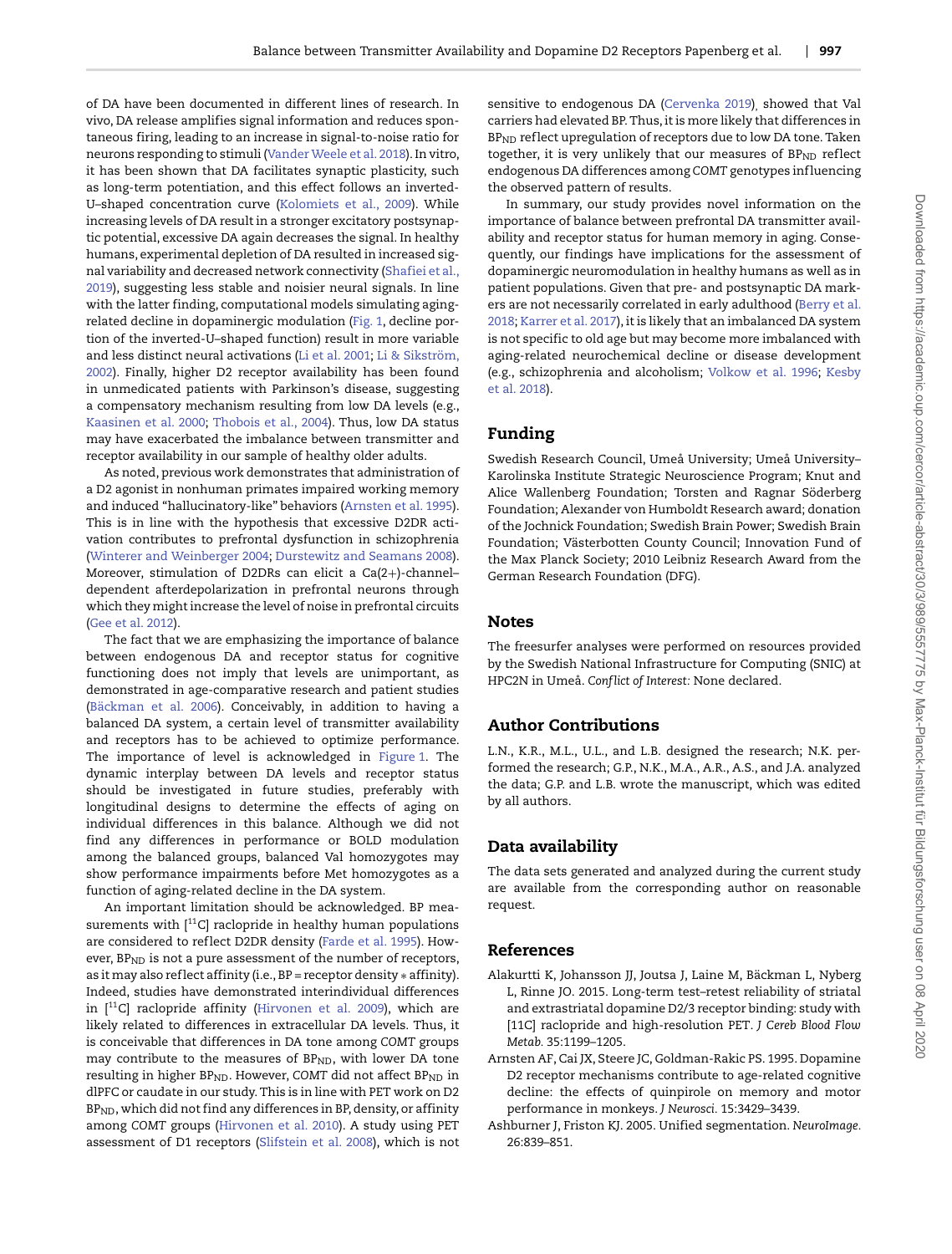- <span id="page-9-20"></span>Bäckman L, Nyberg L, Lindenberger U, Li SC, Farde L. 2006. The correlative triad among aging, dopamine, and cognition: current status and future prospects. *Neurosci Biobehav Rev.* 30:791–807.
- <span id="page-9-2"></span>Bäckman L, Nyberg L, Soveri A, Johansson JJ, Andersson M, Dahlin E, Neely AS, Virta J, Laine M, Rinne JO. 2011. Effects of working-memory training on striatal dopamine release. *Science.* 333:718.
- <span id="page-9-7"></span>Berry AS, Shah VD, Furman DJ, White RL III, Baker SL, O'Neil JP, Janabi M, D'Esposito M, Jagust WJ. 2018. Dopamine synthesis capacity is associated with D2/3 receptor binding but not dopamine release. *Neuropsychopharmacology.* 43:1201–1211.
- <span id="page-9-23"></span>Brown TI, Ross RS, Tobyne SM, Stern CE. 2012. Cooperative interactions between hippocampal and striatal systems support f lexible navigation. *NeuroImage.* 60:1316–1330.
- <span id="page-9-14"></span>Carlsson AC,Wandell PE, Faire U, Hellenius M-L. 2008. Prevalence of hypertension in immigrants and Swedish-born individuals, a cross-sectional study of 60-year-old men and women in Sweden. *J Hypertens.* 26:2295–2302.
- <span id="page-9-31"></span>Cervenka S. 2019. PET radioligands for the dopamine D1 receptor: application in psychiatric disorders. *Neurosci Letters.* 691:26–34.
- <span id="page-9-5"></span>Cools R, D'Esposito M. 2011. Inverted-U-shaped dopamine actions on human working memory and cognitive control. *Biol Psychiatry.* 69:e113–e125.
- <span id="page-9-4"></span>de Frias CM, Annerbrink K, Westberg L, Eriksson E, Adolfsson R, Nilsson LG. 2004. COMT gene polymorphism is associated with declarative memory in adulthood and old age. *Behav Genet.* 34:533–539.
- <span id="page-9-1"></span>D'Esposito M, Postle BR. 2015. The cognitive neuroscience of working memory. *Annu Rev Psychol.* 66:115–142.
- <span id="page-9-3"></span>Durstewitz D, Seamans JK. 2008. The dual-state theory of prefrontal cortex dopamine function with relevance to catechol-O-methyltransferase genotypes and schizophrenia. *Biol Psychiatry.* 64:739–749.
- <span id="page-9-11"></span>Eriksson J, Vogel EK, Lansner A, Bergström F, Nyberg L. 2015. Neurocognitive architecture of working memory. *Neuron.* 88:33–46.
- <span id="page-9-18"></span>Farde L, Hall H, Ehrin E, Sedvall G. 1986. Quantitative analysis of D2 dopamine receptor binding in the living human brain by PET. *Science.* 231:258–261.
- <span id="page-9-29"></span>Farde L, Hall H, Pauli S, Halldin C. 1995. Variability in D2 dopamine receptor density and affinity: a PET study with [11C] raclopride in man. *Synapse.* 20:200–208.
- <span id="page-9-15"></span>Fischl B, Salat DH, Busa E, Albert M, Dieterich M, Haselgrove C, van der Kouwe A, Killiany R, Kennedy D, Klaveness S *et al.* 2002. Whole brain segmentation: automated labeling of neuroanatomical structures in the human brain. *Neuron.* 33:341–355.
- <span id="page-9-16"></span>Fischl B, Salat DH, van der Kouwe A, Makris N, Segonne F, Quinn BT, Dale AM. 2004. Sequence-independent segmentation of magnetic resonance images. *NeuroImage.* 23:S69–S84.
- <span id="page-9-10"></span>Ford CP. 2014. The role of D2-autoreceptors in regulating dopamine neuron activity and transmission. *Neuroscience.* 282:13–22.
- <span id="page-9-6"></span>Gee S, Ellwood I, Patel T, Luongo F, Deisseroth K, Sohal VS. 2012. Synaptic activity unmasks dopamine D2 receptor modulation of a specific class of layer V pyramidal neurons in prefrontal cortex. *J Neurosci.* 32:4959–4971.
- <span id="page-9-25"></span>Gjedde A, Kumakura Y, Cumming P, Linnet J, Møller A. 2010. Inverted-U-shaped correlation between dopamine receptor availability in striatum and sensation seeking. *Proc Natl Acad Sci U S A.* 107:3870–3875.
- <span id="page-9-0"></span>Glickstein SB, Hof PR, Schmauss C. 2002. Mice lacking dopamine D2&D3 receptors have spatial working memory deficits. *J Neurosci*. 22:5619–5629.
- <span id="page-9-17"></span>Han X, Fischl B. 2007. Atlas renormalization for improved brain MR image segmentation across scanner platforms. *IEEE Trans Med Imaging.* 26:479–486.
- <span id="page-9-19"></span>Herlitz A, Nilsson LG, Bäckman L. 1997. Gender differences in episodic memory. *Mem Cogn.* 25:801–811.
- <span id="page-9-30"></span>Hirvonen MM, Laakso A, Någren K, Rinne JO, Pohjalainen T, Hietala J. 2009. C957T polymorphism of dopamine D2 receptor gene affects striatal DRD2 in vivo availability by changing the receptor affinity. *Synapse.* 63:907–912.
- <span id="page-9-9"></span>Hirvonen MM, Nagren K, Rinne JO, Pesonen U, Vahlberg T, Hagelberg N, Hietala J. 2010. COMT Val158Met genotype does not alter cortical or striatal dopamine D2 receptor availability in vivo. *Molecular Imag Biol.* 12:192–197.
- <span id="page-9-22"></span>Hoaglin DC, Iglewicz B. 1987. Fine-tuning some resistant rules for outlier labeling. *J Am Stat Assoc.* 82:1147–1149.
- <span id="page-9-8"></span>Ito H, Kodaka F, Takahashi H, Takano H, Arakawa R, Shimada H, Suhara T. 2011. Relation between presynaptic and postsynaptic dopaminergic functions measured by positron emission tomography:implication of dopaminergic tone. *J Neurosci.* 31:7886–7890.
- <span id="page-9-13"></span>Jacobs E, D'Esposito M. 2011. Estrogen shapes dopaminedependent cognitive processes: implications for women's health. *J Neurosci*. 31:5286–5293.
- <span id="page-9-26"></span>Juarez EJ, Castrellon JJ, Green MA, Crawford JL, Seaman KL, Smith CT, Dang LC, Matuskey D, Morris ED, Cowan RL *et al.* 2018. Reproducibility of the correlative triad among aging, dopamine receptor availability, and cognition. bioRxiv 494765.
- <span id="page-9-28"></span>Kaasinen S, Routtinen HM, Någren K, Lehikoinen P, Oikonen V, Rinne JO. 2000. Upregulation of putaminal dopamine D2 receptors in early Parkinson's disease: a comparative PET study with [11C] raclopride and [11C]N-methylspiperone. *J Nucl Med.* 41:65–70.
- <span id="page-9-12"></span>Kapur S, Craik FI, Jones C, Brown GM, Houle S, Tulving E. 1995. Functional role of the prefrontal cortex in retrieval of memories: a PET study. *Neuroreport.* 6:1880–1884.
- <span id="page-9-21"></span>Karalija N, Papenberg G, Wåhlin A, Johansson J, Andersson M, Axelsson J, Riklund K, Lövdén M, Lindenberger U, Bäckman L *et al.* 2019. C957T-mediated variation in ligand affinity affects the association between 11C-raclopride binding potential and cognition. *J Cogn Neurosci.* 31: 314–325.
- <span id="page-9-32"></span>Karrer TM, Josef AK, Mata R, Morris ED, Samanez-Larkin GR. 2017. Reduced dopamine receptors and transporters but not synthesis capacity in normal aging adults: a meta-analysis. *Neurobiol Aging.* 57:36–46.
- <span id="page-9-24"></span>Karoum F, Chrapusta SJ, Egan MF. 1994. 3-methoxytyramine is the major metabolite of released dopamine in the rat frontal cortex: reassessment of the effects of antipsychotics on the dynamics of dopamine release and metabolism in the frontal cortex, nucleus accumbens, and striatum by a simple two pool model. *J Neurochem.* 63:972–979.
- <span id="page-9-33"></span>Kesby JP, Eyles DW, McGrath JJ, Scott JG. 2018. Dopamine, psychosis and schizophrenia: the widening gap between basic and clinical neuroscience. *Transl Psychiatry.* 8:30.
- <span id="page-9-27"></span>Kolomiets B, Marzo A, Caboche J, Vanhoutte P, Otani S. 2009. Background dopamine concentration dependently facilitates long-term potentiation in rat prefrontal cortex through postsynaptic activation of extracellular signal-regulated kinases. *Cereb Cortex.* 19:2708–2718.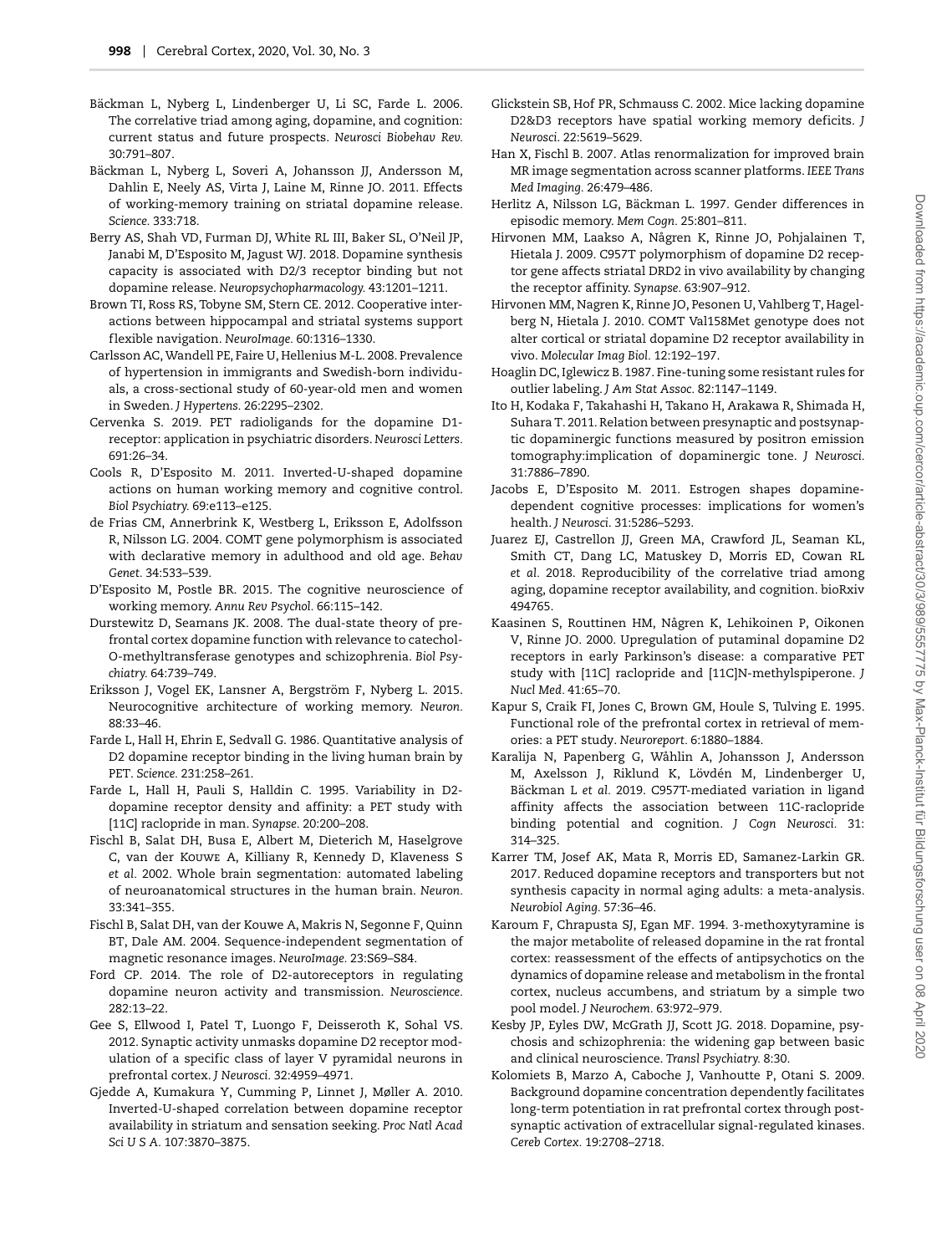- <span id="page-10-0"></span>Kimberg DY, Esposito MD, Farah MJ. 1997. Effects of bromocriptine on human subjects depend on working memory capacity. *Neuroreport.* 8:3581–3585.
- <span id="page-10-24"></span>Krug A, Dietsche B, Zöllner R, Yüksel D, Nöthen MM, Forstner AJ, Rietschel M, Dannlowski U, Baune BT, Maier R *et al.* 2018. Polygenic risk for schizophrenia affects working memory and its neural correlates in healthy subjects. *Schizophr Res.*
- <span id="page-10-7"></span>Laruelle M. 2000. Imaging synaptic neurotransmission with in vivo binding competition techniques: a critical review. *J Cereb Blood Flow Metab.* 20:423–451.
- <span id="page-10-26"></span>Laukka EJ, Lövdén M, Herlitz A, Karlsson S, Ferencz B, Pantzar A, Keller K, Graff C, Fratiglioni L, Bäckman L. 2013. Genetic effects on old-age cognitive functioning: a population-based study. *Psychol Aging.* 28:262–274.
- <span id="page-10-27"></span>Li SC, Lindenberger U, Sikstrom S. 2001. Aging cognition: from neuromodulation to representation. *Trends Cogn Sci.* 5:479–486.
- <span id="page-10-30"></span>Li SC, Sikström S. 2002. Integrative neurocomputational perspectives on cognitive aging, neuromodulation, and representation. *Neurosci Biobehav Rev.* 26:795–808.
- <span id="page-10-19"></span>Li SC, Papenberg G, Nagel IE, Preuschhof C, Schröder J, Nietfeld W, Bertram L, Heekeren HR, Lindenberger U, Bäckman L. 2013. Aging magnifies the effects of dopamine transporter and D2 receptor genes on backward serial memory. *Neurobiol Aging.* 34:358.e1–e10.
- <span id="page-10-1"></span>Liggins JTP. 2009. The roles of dopamine D1 and D2 receptors in working memory function. *MSURJ.* 4:39–45.
- <span id="page-10-14"></span>Logan J, Fowler JS, Volkow ND, Wang GJ, Ding YS, Alexoff DL. 1996. Distribution volume ratios without blood sampling from graphical analysis of PET data. *J Cereb Blood Flow Metab.* 16:834–840.
- <span id="page-10-5"></span>Lotta T, Vidgren J, Tilgmann C, Ulmanen I, Melen K, Julkunen I, Taskinen J. 1995. Kinetics of human soluble and membranebound catechol O-methyltransferase: a revised mechanism and description of the thermolabile variant of the enzyme. *Biochemistry.* 34:4202–4210.
- <span id="page-10-6"></span>Lövdén M, Karalija N, Andersson M, Wåhlin A, Axelsson J, Köhncke Y, Jonasson LS *et al.* 2018. Latent-profile analysis reveals behavioral and brain correlates of dopamine-cognition associations. *Cereb Cortex.* 28:3894–3907.
- <span id="page-10-11"></span>Matsumoto M, Shannon C, Weickert S, Akil M, Lipska BKK, Hyde M, Herman M, Kleinman JE, Weinberger DR. 2003. Catechol Omethyltransferase mRNA expression in human and rat brain: evidence for a role in cortical neuronal function. *Neuroscience*. 116:127–137.
- <span id="page-10-8"></span>Mottola DM, Kilts JD, Lewis MM, Connery HS, Walker QD, Jones SR, Booth RG *et al.* 2002. Functional selectivity of dopamine receptor agonists. I. Selective activation of postsynaptic dopamine D 2 receptors linked to adenylate cyclase. *J Pharmacol Exp Ther.* 301:1166–1178.
- <span id="page-10-22"></span>Müller NCJ, Konrad BN, Kohn N, Muñoz-López M, Czisch M, Fernández G, Dresler M. 2018. Hippocampal-caudate nucleus interactions support exceptional memory performance. *Brain Struct Func.* 223:1379–1389.
- <span id="page-10-12"></span>Nevalainen N, Riklund K, Andersson M, Axelsson J, Ögren M, Lövdén M, Lindenberger U, Bäckman L, Nyberg L. 2015. COBRA: a prospective multimodal imaging study of dopamine, brain structure and function, and cognition. *Brain Res.* 1612:83–103.
- <span id="page-10-25"></span>Nickl-Jockschat T, Janouschek H, Eickhoff SB, Eickhoff CR. 2015. Lack of meta-analytic evidence for an impact of COMT Val158Met genotype on brain activation during working memory tasks. *Biol Psychiatry.* 78:e43–e46.
- <span id="page-10-16"></span>Nyberg L, Andersson M, Kauppi K, Lundquist A, Persson J, Pudas S, Nilsson L-G. 2014. Age-related and genetic modulation of frontal cortex efficiency. *J Cogn Neurosci.* 26:746–754.
- <span id="page-10-10"></span>Nyberg L, Karalija N, Salami A, Andersson M, Wåhlin A, Kaboovand N, Köhncke Y *et al.* 2016. Dopamine D2 receptor availability is linked to hippocampal–caudate functional connectivity and episodic memory. *Proc Natl Acad Sci U S A*. 113:7918–7923.
- <span id="page-10-18"></span>Nyberg L, Lövdén M, Riklund K, Lindenberger U, Bäckman L. 2012. Memory aging and brain maintenance. *Trends Cogn Sci*. 16:292–305.
- <span id="page-10-3"></span>O'Reilly RC. 2006. Biologically based computational models of high-level cognition. *Science.* 314:91–94.
- <span id="page-10-17"></span>Papenberg G, Bäckman L, Nagel IE, Nietfeld W, Schröder J, Bertram L, Heekeren HR, Lindenberger U, Li S-C. 2014. COMT polymorphism and memory dedifferentiation in old age. *Psychol Aging*. 29:374–383.
- <span id="page-10-4"></span>Puig MV, Antzoulatos EG, Miller EK. 2014. Prefrontal dopamine in associative learning and memory. *Neuroscience.* 282:217–229.
- <span id="page-10-21"></span>Rieckmann A, Karlsson S, Karlsson P, Brehmer Y, Fischer H, Farde L, Nyberg L, Bäckman L. 2011. Dopamine D1 receptor associations within and between dopaminergic pathways in younger and elderly adults: links to cognitive performance. *Cereb Cortex.* 21:2023–2032.
- <span id="page-10-13"></span>Salami A, Rieckmann A, Karalija N, Avelar-Pereira B, Andersson M, Wåhlin A, Papenberg G, Garrett DD, Riklund K, Lövdén M *et al.* 2018. Neurocognitive profiles of older adults with workingmemory dysfunction. *Cereb Cortex.* 28:2525–2539.
- <span id="page-10-2"></span>Sawaguchi T. 2001. The effects of dopamine and its antagonists on directional delay-period activity of prefrontal neurons in monkeys during an cculomotor delayed-response task. *Neurosci Res.* 41:115–128.
- <span id="page-10-9"></span>Shallice T, Fletcher P, Frith CD, Grasby P, Frackowiak RS, Dolan RJ. 1994. Brain regions associated with acquisition and retrieval of verbal episodic memory. *Nature*. 368:633–635.
- <span id="page-10-29"></span>Shafiei G, Zeighami Y, Clark CA, Coull JT, Nagano-Saito A, Leyton M, Dagher A, Bratislav MB. 2019. Dopamine signaling modulates the stability and integration of intrinsic brain networks. *Cereb Cortex.* 29:397–409.
- <span id="page-10-32"></span>Slifstein M, Kolachana B, Simpson EH, Tabares P, Cheng B, Duvall M, Frankle WG, Weinberger DR, Laruelle M, Abi-Dargham A. 2008. COMT genotype predicts cortical-limbic D1 receptor availability measured with [11C]NNC112 and PET. *Mol Psychiatry*. 13:821–827.
- <span id="page-10-20"></span>Tabachnick BG, Fidell LS. 2006. Using multivariate statistics. 5th ed. Needham Heights (MA): Allyn & Bacon, Inc.
- <span id="page-10-23"></span>Takahashi H, Kato M, Takano H, Arakawa R, Okumura M, Otsuka T, Kodaka F, Hayashi M, Okubo Y, Ito H *et al.* 2008. Differential contributions of prefrontal and hippocampal dopamine D(1) and D(2) receptors in human cognitive functions. *J Neurosci*. 28:12032–12038.
- <span id="page-10-31"></span>Thobois S, Vingerhoets F, Fraix V, Xie-Brustolin J, Mollion H, Costes N, Mertens P, Benabid AL, Pollak P, Broussolle E *et al.* 2004. Role of dopaminergic treatment in dopamine receptor down-regulation in advanced Parkinson disease: a positron emission tomographic study. *Arch Neurol.* 61:1705–1709.
- <span id="page-10-28"></span>Vander Weele CM, Siciliano CA, Matthews GA, Namburi P, Izadmehr EM, Espinel IC, Nieh EH, Schut EHS, Padilla-Coreano N, Burgos-Robles A *et al.* 2018. Dopamine enhances signal-tonoise ratio in cortical-brainstem encoding of aversive stimuli. *Nature.* 563:397–401.
- <span id="page-10-15"></span>Vincent JL, Kahn I, Snyder AZ, Raichle ME, Buckner R. 2008. Evidence for a frontoparietal control system revealed by